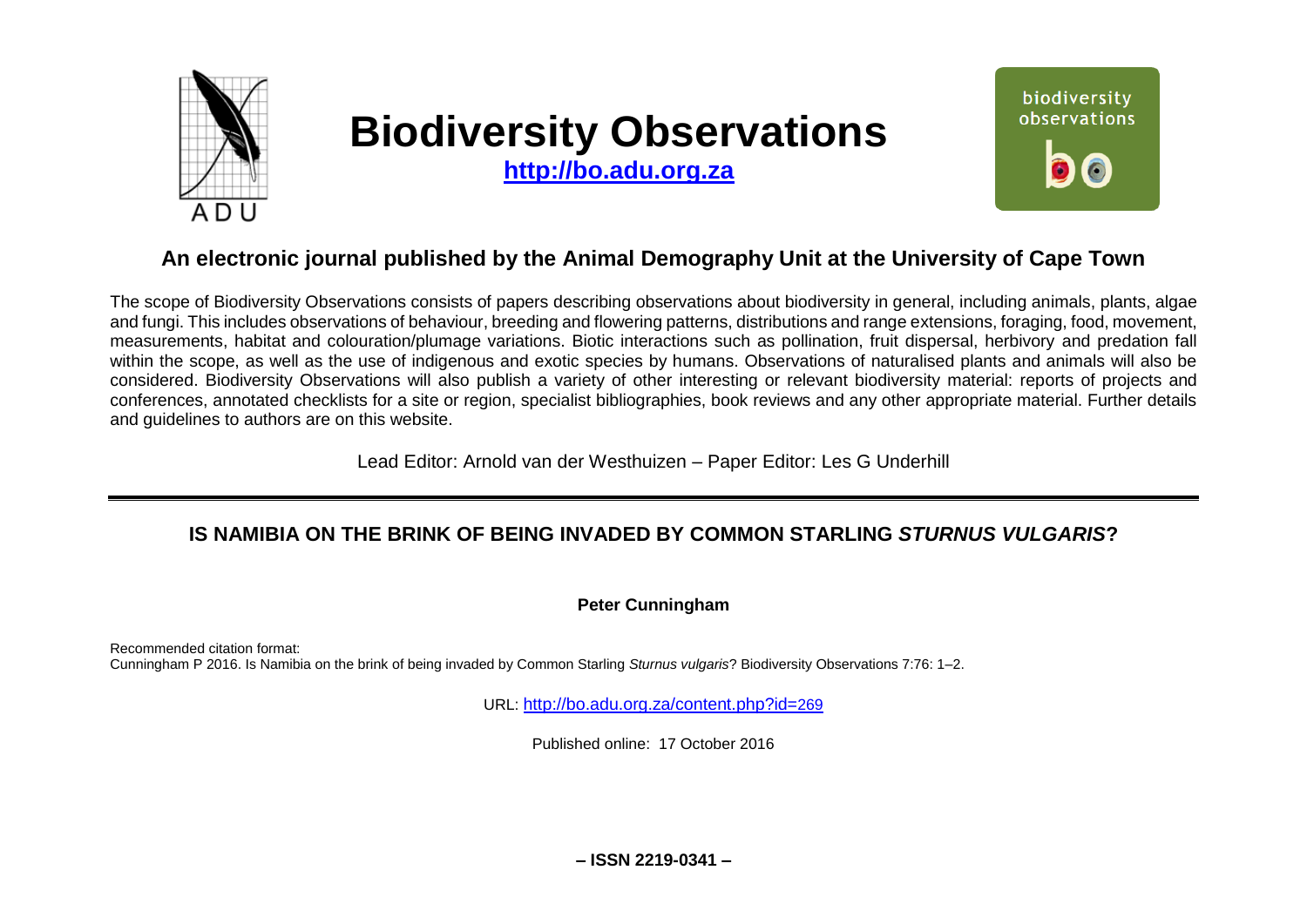

### **INVASION BIOLOGY**

#### **IS NAMIBIA ON THE BRINK OF BEING INVADED BY COMMON STARLING** *STURNUS VULGARIS***?**

*Peter Cunningham*

Environment and Wildlife Consulting Namibia, P. O. Box 90717, Windhoek, Namibia

#### Email: pckkwrc@yahoo.co.uk

On 11 September 2016, on a farm approximately 70 km south of Grünau in southern Namibia, I observed a Common Starling *Sturnus vulgaris* individual in breeding plumage and yellow bill, throughout the day, although initially sheltering at ground level between garden plants (Figure 1). This was after a moderately strong south-westerly wind on 10 September 2016. The bird seemed heat stressed – i.e. open bill thermoregulation – on an averagely warm day of 27°C. This bird was not seen on the following day or thereafter.

Common starlings are known to occur along the Orange River in southern Namibia, being especially abundant from time-to-time in Oranjemund (Anderson 2006). They are known to be commensal with humans (Hockey et al. 2005, Tarboton 2001) with the first known sighting of these birds in Oranjemund in 1970 (Brown 1985) and with limited sightings further upstream – i.e. eastwards (e.g. Hohenfels). According to Chris Brown (pers. comm.) sightings of Common Myna *Acridotheres tristis* which were received from Rosh Pinah were probably Common Starling although subsequent searches delivered neither of the two species.

Although Common Starling has been on the southern periphery of Namibia (i.e. Orange River environs) for at least 46 years (Brown 1985) they do not seem to have spread elsewhere although recent sightings from Lűderitz – e.g. sewage works area (March 2015) and

recently in Lűderitz town (August 2016) – north of Oranjemund along the coast (J. Kemper pers. comm.) (Figure 2) indicate their spread along the coast. However, there are no inland records for this species (N. Thomson pers. comm.). This sighting near Grünau of a starling in breeding plumage is disconcerting because it probably indicates that the species could move northwards through the inhospitable dry barrier of southern Namibia and colonise the more fertile inland areas with associated dire consequences to the local avifauna. Southern towns in close proximity to this sighting with potential suitable habitat (e.g. gardens, houses, etc.) include Grűnau (c. 70km), Karasburg (c. 80km) and Keetmanshoop (c. 230km) while various vegetated farmsteads could act as springboard throughout the area. Residents of these towns and farmers throughout southern Namibia should be made aware of the potential threat of this species and encouraged to report sightings. Because it is difficult to control these birds once established (Picker & Griffiths 2011), immediate extermination of inland birds, wherever sighted, would be prudent so as to prevent this invasive alien species from colonising inland Namibia (Brown 1985, C. Brown pers. comm.).



*Figure 1. Common Starling, albeit overexposed and only picture taken, in*  Acacia galpinii *tree on a farm approximately 70 km south of Grűnau.*